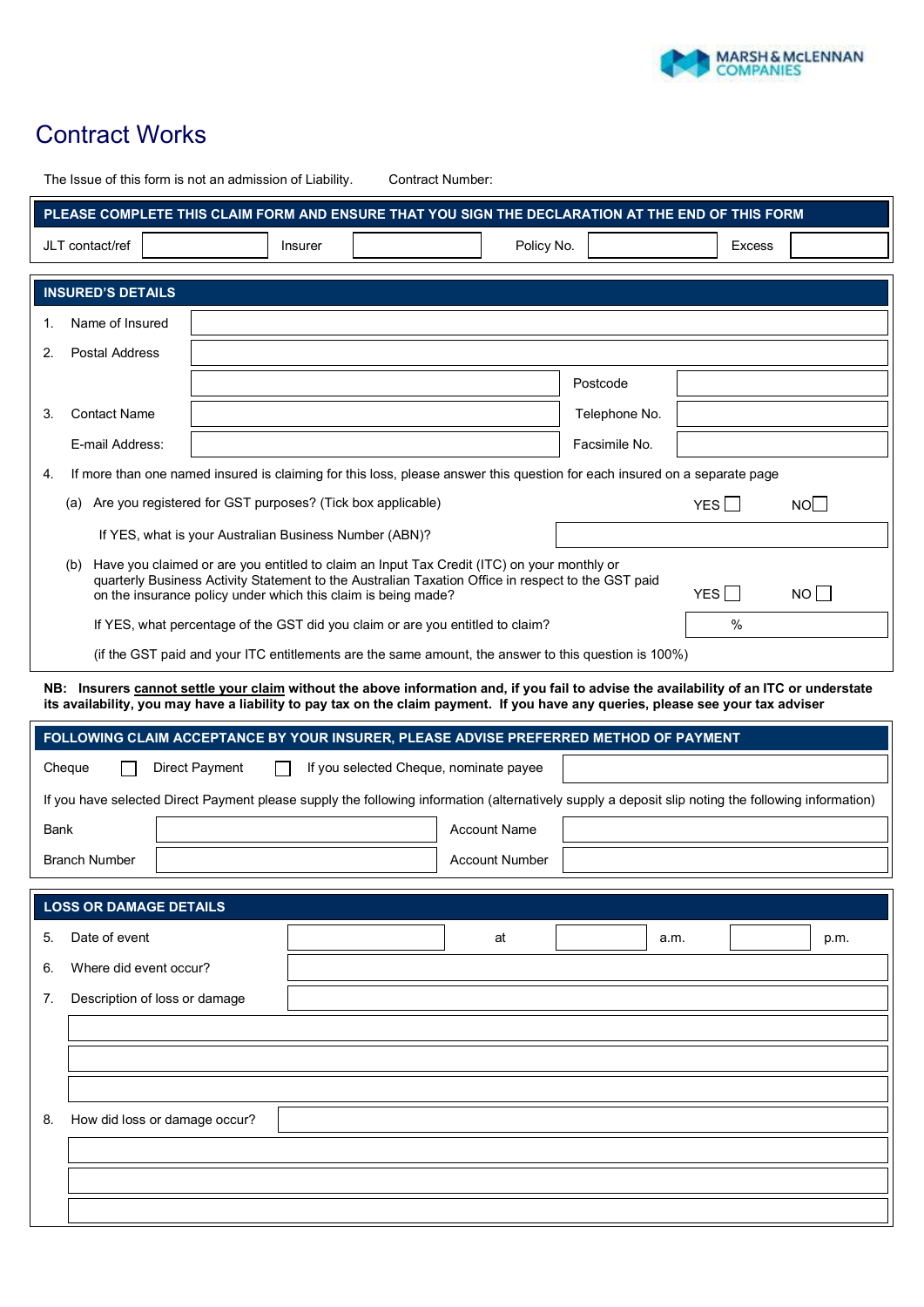

| <b>LOSS OR DAMAGE DETAILS</b> |                                                                                                                                  |  |            |                 |  |  |  |
|-------------------------------|----------------------------------------------------------------------------------------------------------------------------------|--|------------|-----------------|--|--|--|
| 9.                            | Is any Third Party to blame for Loss or Damage?                                                                                  |  | YES $\Box$ | NO <sub>1</sub> |  |  |  |
|                               | If yes, who?                                                                                                                     |  |            |                 |  |  |  |
|                               | 10. Have you received, or do you anticipate receiving, notice of any claim from or on behalf of Third<br>NO<br>YES I<br>Parties? |  |            |                 |  |  |  |
|                               | If yes, give details: (Remember, do not admit liability to any other party)                                                      |  |            |                 |  |  |  |
|                               |                                                                                                                                  |  |            |                 |  |  |  |
|                               |                                                                                                                                  |  |            |                 |  |  |  |
|                               | 11. Name(s) and Permanent Address(es) of witness(es), if any                                                                     |  |            |                 |  |  |  |
|                               |                                                                                                                                  |  |            |                 |  |  |  |
|                               |                                                                                                                                  |  |            |                 |  |  |  |
|                               |                                                                                                                                  |  |            |                 |  |  |  |
|                               | 12. If claim for Loss or Burglary or Theft, describe method of entry. (All such incidents must be reported to police)            |  |            |                 |  |  |  |
|                               |                                                                                                                                  |  |            |                 |  |  |  |
|                               |                                                                                                                                  |  |            |                 |  |  |  |
|                               |                                                                                                                                  |  |            |                 |  |  |  |
|                               | 13. Which Police Station notified                                                                                                |  |            |                 |  |  |  |
|                               | Report No                                                                                                                        |  | Date       |                 |  |  |  |
|                               | 14. Details of any other action you have taken to recover or reduce your loss                                                    |  |            |                 |  |  |  |
|                               |                                                                                                                                  |  |            |                 |  |  |  |
|                               |                                                                                                                                  |  |            |                 |  |  |  |
|                               |                                                                                                                                  |  |            |                 |  |  |  |
|                               | 15. Other Particulars                                                                                                            |  |            |                 |  |  |  |
|                               | Name of Owner of property lost/damaged                                                                                           |  |            |                 |  |  |  |
|                               | Name of any other interested party (e.g. Mortgagee, Trustee)                                                                     |  |            |                 |  |  |  |
|                               | Details of any other insurances covering damaged property                                                                        |  |            |                 |  |  |  |
|                               | Please note:                                                                                                                     |  |            |                 |  |  |  |

- 1. Make sure that you give us ALL details about your claim.
- 2. Please send any documentation you have which may assist in verifying ownership and/or value of items.
- 3. Send us all original quotations and/or original invoices which you have received to repair or replace your property.
- 4. Tell the Police immediately about any loss or damage which has been caused by burglary or theft, vandalism or malicious damage.
- 5. If possible, keep damaged items available as your insurer may wish to inspect them.
- 6. Contact your Claims Broker should you require assistance.

## **DECLARATION**

|              | I declare that to the best of my knowledge and belief the information in this form is true and correct and I have not withheld any relevant |  |  |
|--------------|---------------------------------------------------------------------------------------------------------------------------------------------|--|--|
| information. |                                                                                                                                             |  |  |

Signature of insured or person with authority to sign for or on behalf of the insured Date:  $\Box$  Date: